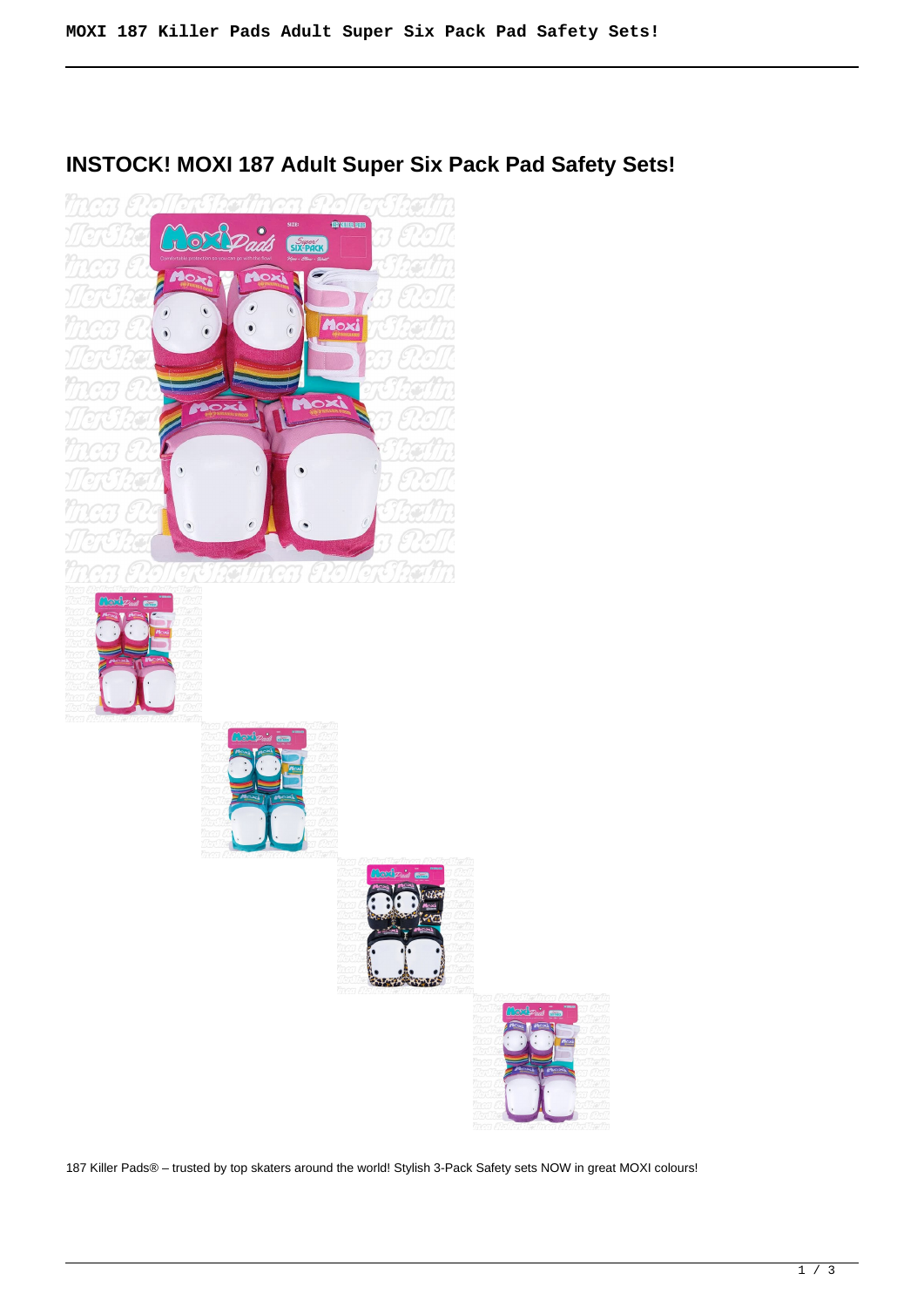Rating: Not Rated Yet **Price**  Base price with tax \$100.00

Price with discount \$90.00

Salesprice with discount

Sales price \$90.00

Sales price without tax \$90.00

Save: \$-10.00

Tax amount

 $\frac{1}{\sqrt{2}}$  In Stock

[Ask a question about this product](https://rollerskatin.ca/index.php?option=com_virtuemart&view=productdetails&task=askquestion&virtuemart_product_id=1115&virtuemart_category_id=40&tmpl=component)

Description

#### **MOXI 187 Killer Pads Adult Super Six Pack Pad Safety Sets!**

187 Pad 3-Packs lead the industry for safety and protection. Design and craftsmanship proven in our Pro Series is used to optimize the fit, comfort, and durability of this pad set. 187 Killer Pads® – trusted by top skaters around the world!

#### **Product details:**

- Includes knee pads, elbow pads, and wrist guards
- Ideal for Recreational roller skating, outdoor skating, Inline skating (Roller blading) and Junior or Beginner Roller Derby

## **FEATURING:**

- Contoured form-fitting design cradles knee
- Superior foam system absorbs hard impacts
- Streamlined shape and design increases mobility
- Seamless interior finish provides improved comfort
- Ballistic nylon with industrial weight stitching ensures durability
- Specially sized caps create close contact with pad to minimize bulk
- Available in MOXI JADE, LAVENDER, PINK or LEOPARD

### **SIZING:**

To ensure a perfect knee, elbow, and wrist fit, measure circumference of extended knee and elbow and measure hand circumference at the knuckles.

Match to the sizes listed below:

XS- Wrist - 7-8in, Knee - 11-13in, Elbow - 8-9in

S/M- Wrist - 8-9.5in, Knee - 13-15in, Elbow - 8-10in

L/XL- Wrist - 9.5-11in, Knee - 15-17in, Elbow - 10-12in

XL Thick - Wrist - 9.5-11in, Knee - 18-21in, Elbow - 12-14in

PRO TIP: If your measurements are in-between the sizes shown or you're simply in doubt, 187 recommends sizing up to the larger size. They have found over the years that customers do better when they choose the larger size.

**Reviews**